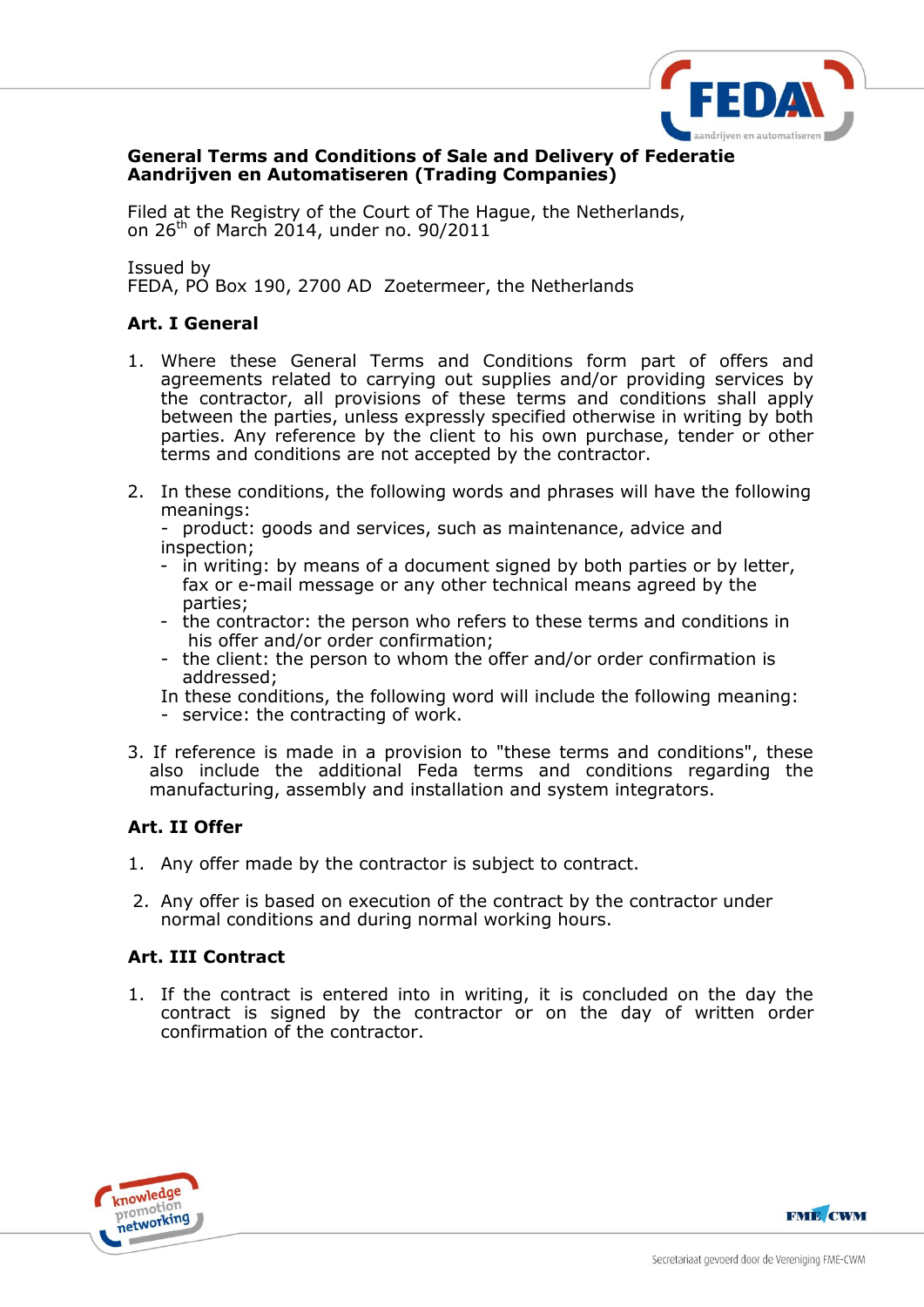

- 2. Anything delivered and/or installed by the contractor in consultation with the client during the execution of the contract, whether recorded in writing or not, in excess of the quantities expressly set out in the contract or the order confirmation or anything performed by him in excess of the work expressly set out in the contract or order confirmation will be regarded as additional work.
- 3. Verbal promises and agreements with employees of the contractor will only be binding on the contractor after and in as far as he has confirmed them in writing.

### **Art. IV Price**

- 1. The prices quoted by the contractor are exclusive of turnover tax and other government charges related to the sale and delivery and are based on delivery ex works according to Incoterms applicable on the date of the offer, unless otherwise stipulated in these terms and conditions. Ex works means that delivery takes place at the premises of the contractor.
- 2. If after the date of conclusion of the contract one or more cost price factors are raised - even if this occurs due to foreseeable circumstances -, the contractor is entitled to raise the agreed price accordingly.
- 3. The contract shall include the right of the contractor to invoice any additional work that he carried out separately, as soon as he knows the amount to be charged for it. The rules set out in paragraphs 1 and 2 of this article apply by analogy to the calculation of additional work.
- 4. Any packaging is not included in the price and will be invoice separately. Packaging is not taken back.

#### **Art. V Drawings, calculations, descriptions, designs, tools, etc.**

- 1. Data mentioned in catalogues, illustrations, drawings, specifications of measurements and weights and the like are only binding if and when expressly included in a contract signed by the parties or an order confirmation signed by the contractor.
- 2. The offer made by the contractor, as well as the drawings, illustrations, calculations, descriptions, software, designs, tools, etc. that it prepares or provides remain the property of the contractor, even when fees have been charged for them. The intellectual property rights to the information implied in them or that are the basis of the manufacturing and construction methods, products, etc. remain exclusively vested in the contractor, even when a fee has been charged for them. The client guarantees that except when in the performance of the contract, the information referred to above will only be copied, modified, shown to third parties, disclosed or used subject to the written permission of the contractor.

## **Art. VI Delivery time**

- 1. The delivery period starts on the following dates, whichever is the latest: a. the date of conclusion of the contract;
	- b. the date of receipt by the contractor of the documents, data, permits,



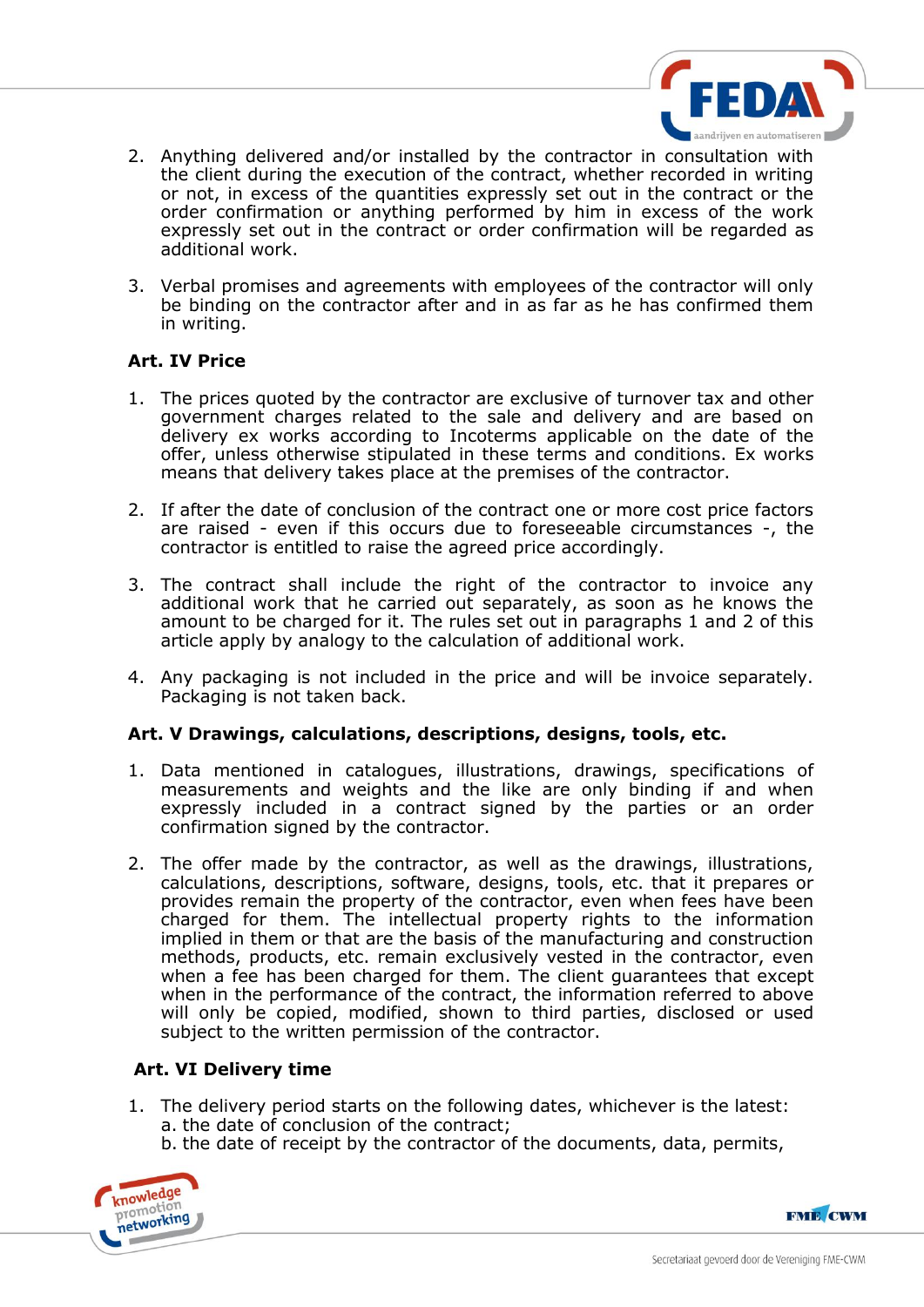

etc. that are necessary for the execution of the contracted work;

- c. the date of satisfying the formalities that are necessary to start with the work;
- d. the date of receipt by the contractor of the amount that in accordance with the contract must be paid in advance prior to commencement of the work.

If a delivery date or week has been agreed to, the delivery period consists of the period between the date of conclusion of the contract and the delivery date or week.

- 2. The delivery period given is approximate only and is based on the working conditions valid on the date of conclusion of the contract and the timely delivery of the materials ordered by the contractor that are necessary for the execution of the work. If through no fault of the contractor a delay occurs as a result of a modification to the working conditions referred to above or because the materials ordered that are necessary for the execution of the work are not delivered in time, the delivery period will be extended insofar as necessary.
- 3. With regard to the delivery period, the product will be deemed to have been delivered when it is ready for inspection, in case an inspection at the company of the contractor has been agreed, and in the other cases when it is ready for shipment, after the client has been informed thereof in writing and subject to the obligation of the contractor to comply with his assembly / installation obligations, if any.
- 4. Without prejudice to the provisions elsewhere in these conditions in respect of an extension of the delivery period, the delivery period will be extended with the duration of the delay that the contractor experiences as a result of the client's failure to comply with any of its obligations arising from the contract or to give the assistance it is required to give in respect of the execution of the contract.
- 5. If the delivery time is exceeded, this does not entitle the client to terminate the contract wholly or in part, unless the period is exceeded with more than 16 weeks or it will last longer than 16 weeks in accordance to notice given by the contractor. In case the delivery period is exceeded as referred to above, the client may terminate the agreement by written notice to the contractor and in that case, he will be entitled, if applicable, to restitution of the (part of the) price already paid for the product and to compensation of the damage that he suffered, up to a maximum of 15 percent of the agreed price for the delivered product. If the delivery period is only exceeded for a part of the product, the compensation will be calculated on the basis of the part of the purchase price that relates to the part of the product that is not delivered. Unless the client exercises the right referred to above to terminate the contract, exceeding the delivery period - for any reason whatsoever - does not entitle the client to carry out or cause to carry out works in performance of the contract without authorization from the court.



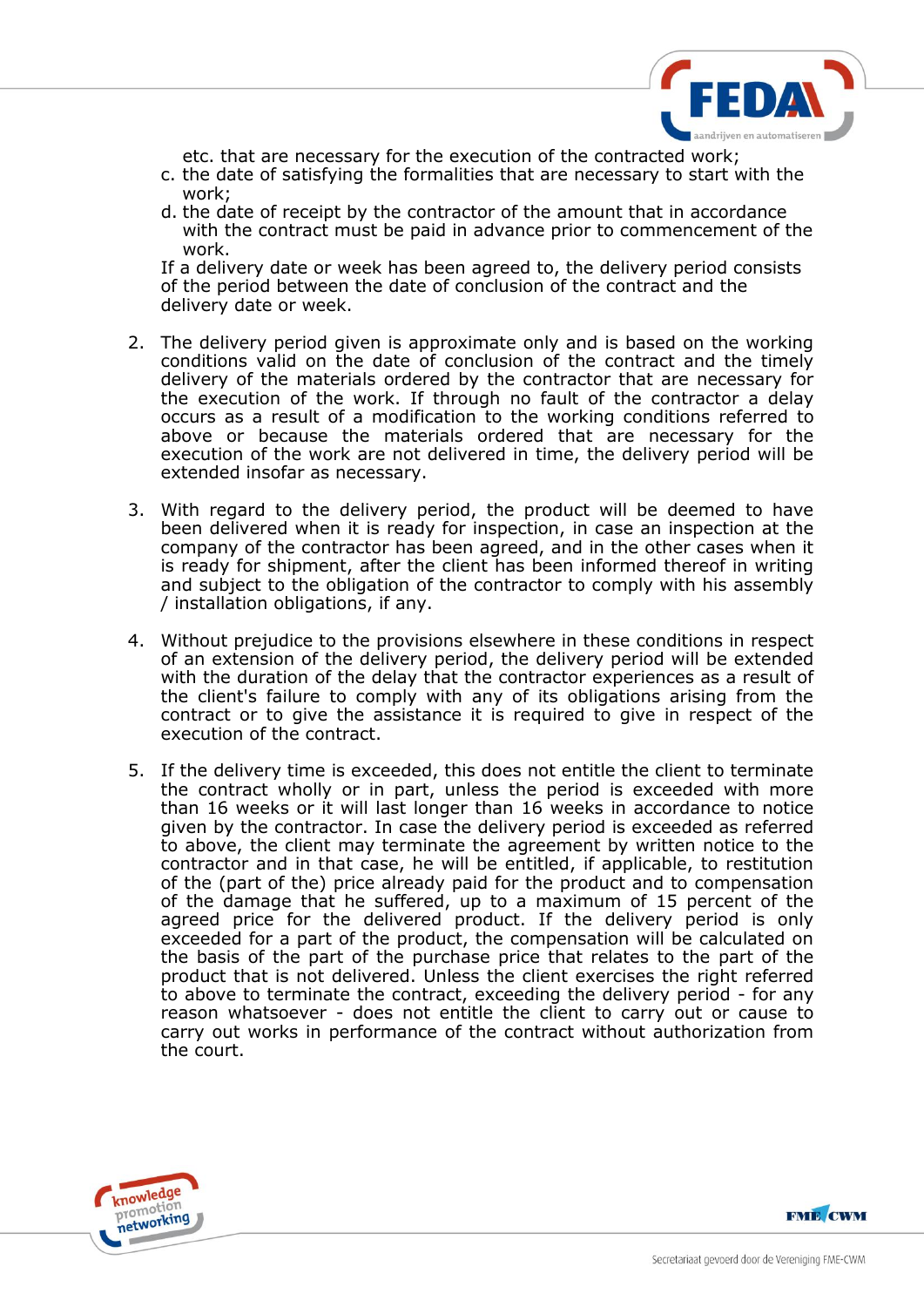

# **Art. VII Inspection**

- 1. The client shall inspect the product at the latest within 14 days after the delivery referred to in article VI, paragraph 3 or - if assembly/installation has been agreed on - at the latest within 14 days after the assembly/installation. If this period has expired without written and specified notice of well-founded complaints or if the product is put into use for commercial production before this period ends, the product is deemed to have been accepted.
- 2. In case of insignificant defects, especially those that hardly affect the anticipated use of the product, if at all, the product will be deemed to have been accepted regardless these defects. The contractor shall remedy such defects as soon as possible.
- 3. Without prejudice to the obligation of the contractor to comply with his warranty obligations, the acceptance in accordance with the provisions on inspection and acceptance test shall exclude any claim of the client with regard to a failure in the performance of the contractor.

#### **Art. VIII Risk transfer and transmission of ownership**

- 1. Immediately following the delivery of the product in the sense of art. VI, paragraph 3, the client bears the risk for all direct and indirect damage that might occur to or be caused by this product, except if and when the damage is due to intent or wilful recklessness of employees forming part of the management of the company of the contractor. If after notice of default the client fails to purchase the product, the contractor is entitled to charge the client for the costs arising from this failure. Compliance with national export laws and regulations is at the expense and risk of the client and is not a valid reason to fail to purchase.
- 2. Without prejudice to the provisions of the previous paragraph and those of art. VI, paragraph 3, the ownership of the products is transferred to the client when everything the client owes the contractor on account of supplies or works, including interest and costs, has been paid to the contractor in full.
- 3. In case of invoking paragraph 2, the contractor will be entitled to unhindered access to the product. The client shall fully cooperate with the contractor in order to give the contractor the opportunity to exercise the retention of title included in paragraph 2 by repossessing the product, including any disassembly required to that effect.
- 4. Without prejudice to the provisions set out in the preceding paragraphs, the client undertakes to cooperate on demand of the contractor in the creation of a non-possessory pledge on products that as a result of payment have been transferred to the client or on products in which the products delivered have been included and/or of which they have become a part.
- 5. The contractor has a right of retention in respect of all products of the client that are held by the contractor, whether or not on behalf of the client, until the client has complied with all his obligations towards the contractor.



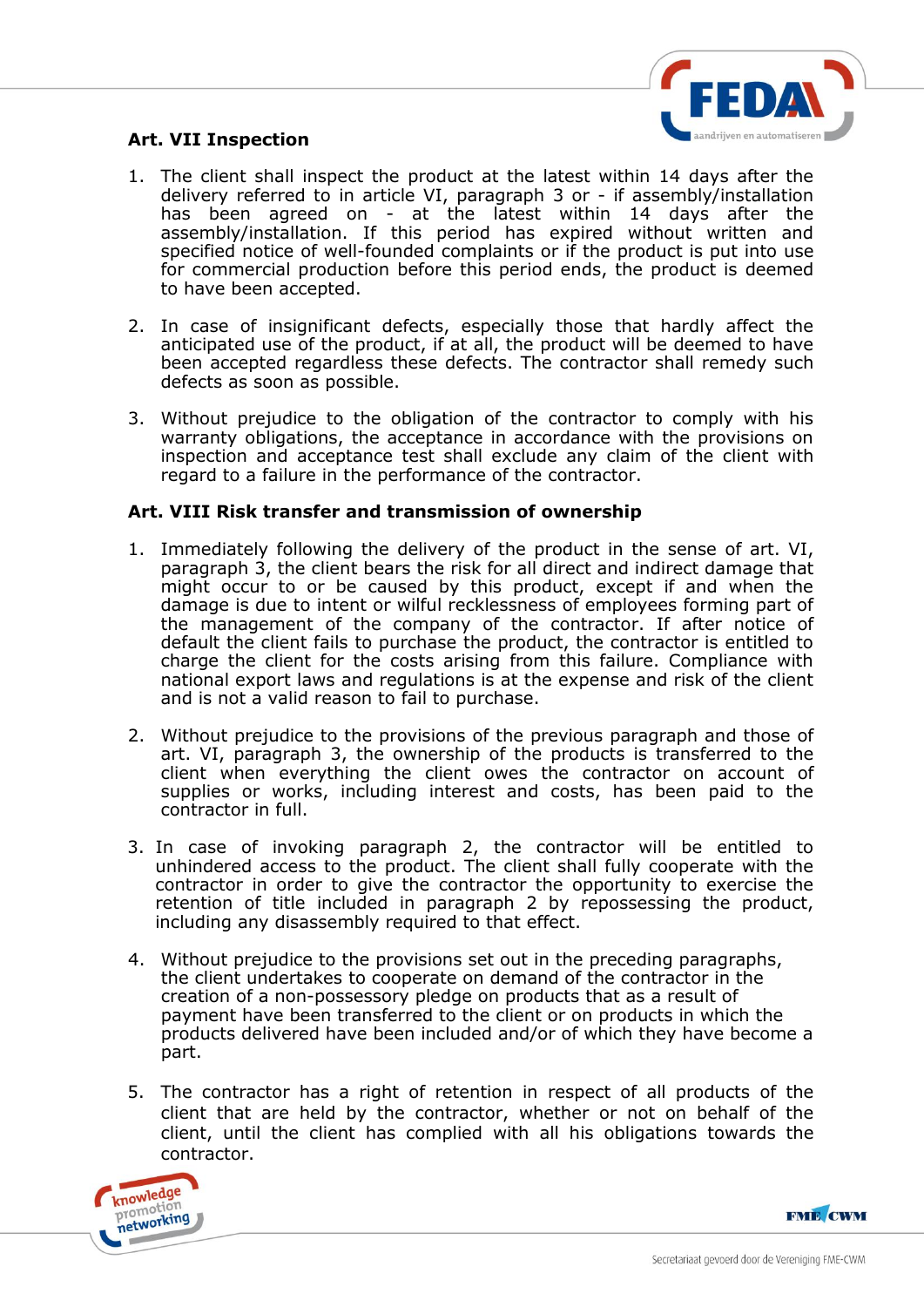## **Art. IX Payment**



- 1. Unless otherwise agreed, the agreed price shall be paid within 30 days after the invoice date.
- 2. Payment of additional work shall be made as soon as this has been charged to the client.
- 3. All payments shall be made without any deduction or setoff at the offices of the contractor or into an account to be designated by him.
- 4. The contractor reserves the right to make partial deliveries, which will be invoiced separately.
- 5. If the client does not pay within the agreed terms, he is deemed to be in default by operation of law, and the contractor is entitled, without any further notice of default being required, to charge the client interest as of the due date at an interest rate that is 3 points higher than the legal interest in force in the Netherlands, as referred to in art. 6:119a art. 6:120 paragraph 2 of the Netherlands Civil Code, and furthermore to charge him for all court and other costs related to the collection of the debt.

### **Art. X Warranty**

- 1. Without prejudice to the restrictions set out below, the contractor guarantees both the reliability of the products he delivers (not being a service) and the quality of the materials used and/or delivered for them, in as far as defects to a delivered product are concerned that were not visible during inspection or acceptance tests and in respect of which the client proves that they have occurred within 12 months after the delivery in accordance with article VI paragraph 3 exclusively or preponderantly as a direct result of an error in the construction used by the contractor or as a result of faulty workmanship or use of poor materials. The period of 12 months is based on operation which does not exceed 8 hours per day during 5 days per week. If the daily use of the product exceeds the agreed use, this period will be reduced accordingly.
- 2. Any defect covered by the warranty wil be removed by the contractor by means of repair or replacement of the faulty part, whether or not at the company of the client, or by sending a replacement part, this at the sole discretion of the contractor. All costs that exceed the sole obligation as described in the preceding sentence, including, but not limited to transport costs and travel and accommodation expenses as well as costs of disassembly and assembly/installation, are at the expense of the client. A new warranty period of 12 months will apply to repaired or replaced parts, on the understanding that any warranty expires as soon as 24 months after delivery of the product in accordance with article VI paragraph 3 have passed.
- 3. Inspection, advice and similar services provided by the contractor are not warranted.



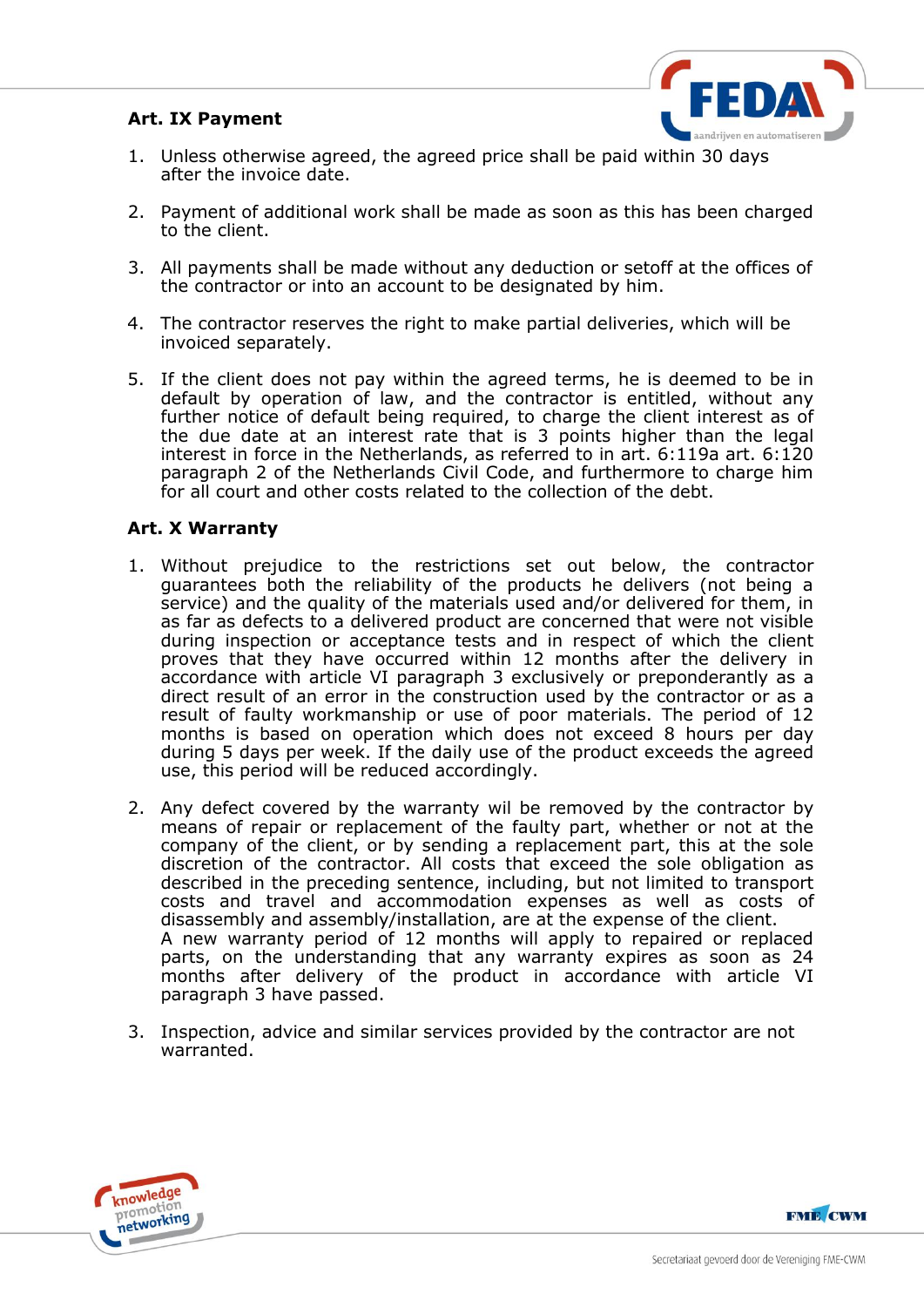

- 4. The warranty does not cover defects that occur in or are wholly or in part caused by:
	- a. noncompliance with the operating and maintenance instructions or any use other than the anticipated normal use;
	- b. normal wear;
	- c. assembly/installation or repair by the client or third parties;
	- d. the applicability of any government regulation regarding the nature or quality of the materials used;
	- e. materials or goods used in consultation with the client;
	- f. materials or goods provided by the client to the contractor for processing;
	- g. materials, goods, working methods and constructions, in as far as used on the express instruction of the client, as well as the materials and goods supplied by or on behalf of the client;
	- h. parts purchased by the contractor from third parties, in as far as the third party has not issued a warranty to the contractor or the warranty issued by the third party has expired;
	- i. the connection of the products delivered to piping or wiring that does not comply with the standards required by the contractor;
	- j. the use of unsuitable and/or contaminated types of oil/lubricants, the use of contaminated and wet compressed air, dirt in the product, or use of the product in an aggressive or otherwise unsuitable environment.
- 5. If the client does not comply with any obligation arising from the contract or any contract related thereto between the client and the contractor, or fails to do so in a prompt or proper manner, the contractor does not have any warranty obligations whatsoever in respect of any of these contracts, regardless of how such warranty is called. If the client proceeds or causes to proceed to the disassembly, repair or alteration of the product or other works to the product, any claim under the warranty will lapse.
- 6. Complaints with regard to defects shall be submitted in writing as soon as possible after having discovered them, within the warranty period. In case of discovery on the last day of the warranty period, the complaint shall be submitted in writing at the latest within 14 days after expiry of the warranty period. When these terms are exceeded, any claim against the contractor for those defects shall lapse. Legal actions must be filed within one (1) year of the complaint being made in good time, at the risk of such a claim lapsing.
- 7. If the contractor replaces parts/products in the fulfilment of its obligations under the warranty, the replaced parts/products become the property of the contractor.
- 8. The alleged failure of the contractor to comply with his warranty obligations does not discharge the client from the obligations that arise for him from the contract concluded with the contractor.



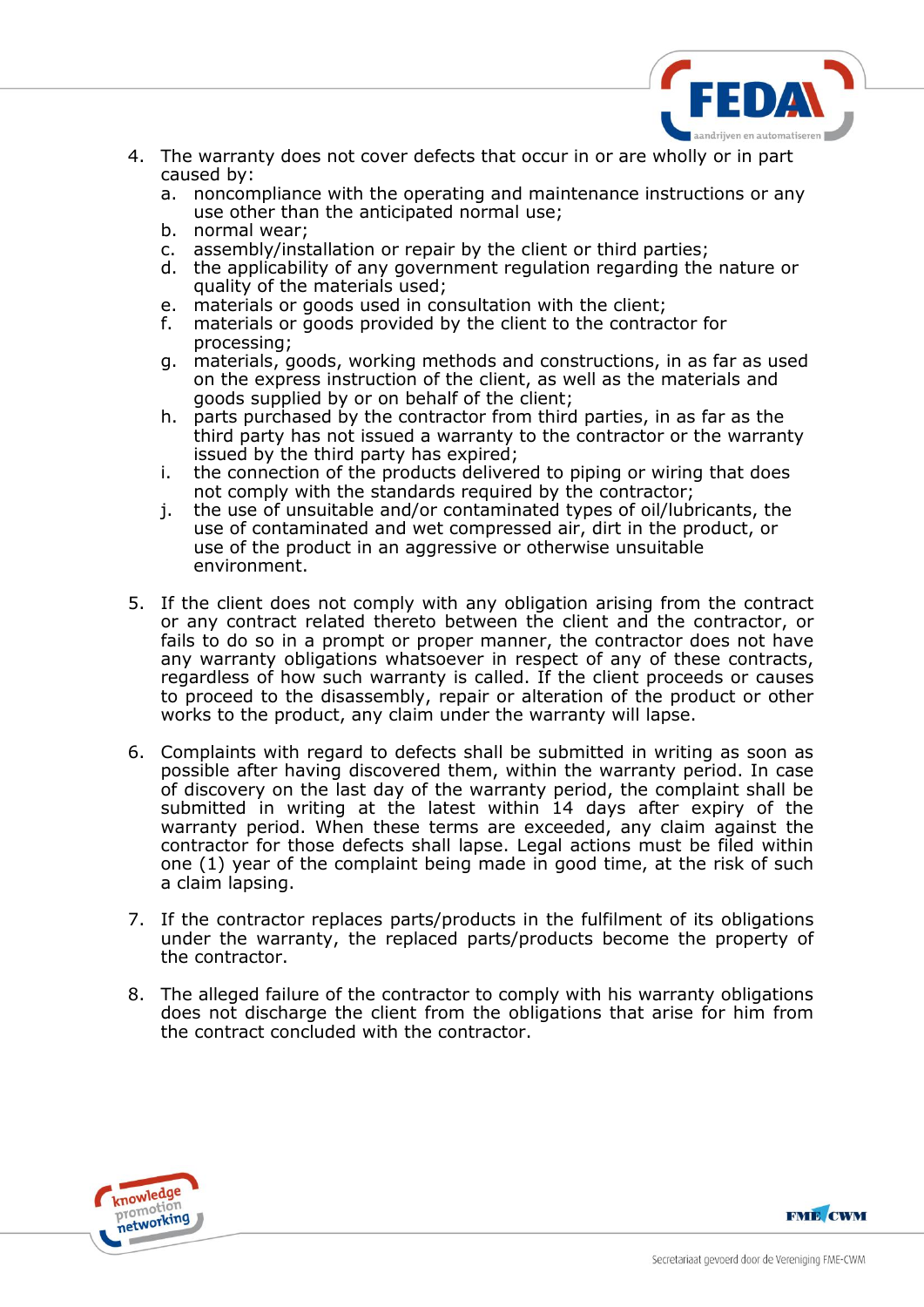## **Article XI Liability**



- 1. The liability of the contactor is limited to compliance with the warranty obligations described in article X of these terms and conditions. If the contactor has not complied with his obligations arising from article X. within a reasonable period of time, the client may set a last, appropriate period for compliance by the contractor with these obligations. If the contractor fails to comply with his obligations within this last period, the client may carry out the necessary repairs or have a third party carry out the necessary repairs at the expense of the contractor. If repairs are carried out by the client or by a third parties, the contractor will be discharged from all liability for the defect in question after payment of the reasonable costs incurred by the client, provided that these costs will amount to 15 percent at most of the agreed price for the product delivered.
- 2. If the repairs referred to in paragraph 1 are not carried out successfully, the client shall notify the contractor hereof in writing without delay. After this notification:
	- a. the client is entitled to a discount on the agreed price for the product delivered in proportion to the decrease in value of the product, on the understanding that this discount will be 15 percent at most of the agreed price of the product delivered, or
	- b. if the defect is of such a serious nature that it substantially deprives the client of the benefits of the contract, the client may terminate the contract by giving written notice to the contractor. In that case, the client is entitled to restitution of the price paid for the product delivered and to a compensation of the damage that he has suffered, up to a maximum of 15 percent of the agreed price for the product delivered.

Within 1 year after a complaint being made in good time, the client shall invoke the rights mentioned in paragraph 2 a and b at the risk of forfeiting all rights.

- 3. Unless intent or wilful recklessness exists on the part of employees forming part of the management of the contractor and subject to the provisions in art. VI, paragraph 5 and in paragraphs 1 and 2 of this article, any liability of the contractor for defects in the product delivered and in connection with the delivery, such as for damage for exceeding the delivery period and the failure to deliver, for damage as a result of liability towards third parties, for loss of profits and consequential damage, and for damage caused by any wrongful act or omission of (the employees of) the contractor is excluded.
- 4. Consequently, the contractor is not liable for:
	- infringement of patents, licences or other rights of third parties;
	- damage to or loss of, for any reason whatsoever, the raw materials, semi-finished goods, models, tools and other goods made available by the client.
- 5. If the contractor provides assistance any nature whatsoever during the assembly/installation without having contracted the assembly/installation, this is done at the risk of the client.
- 6. The client is obliged to indemnify the contractor against all claims of third parties for compensation.



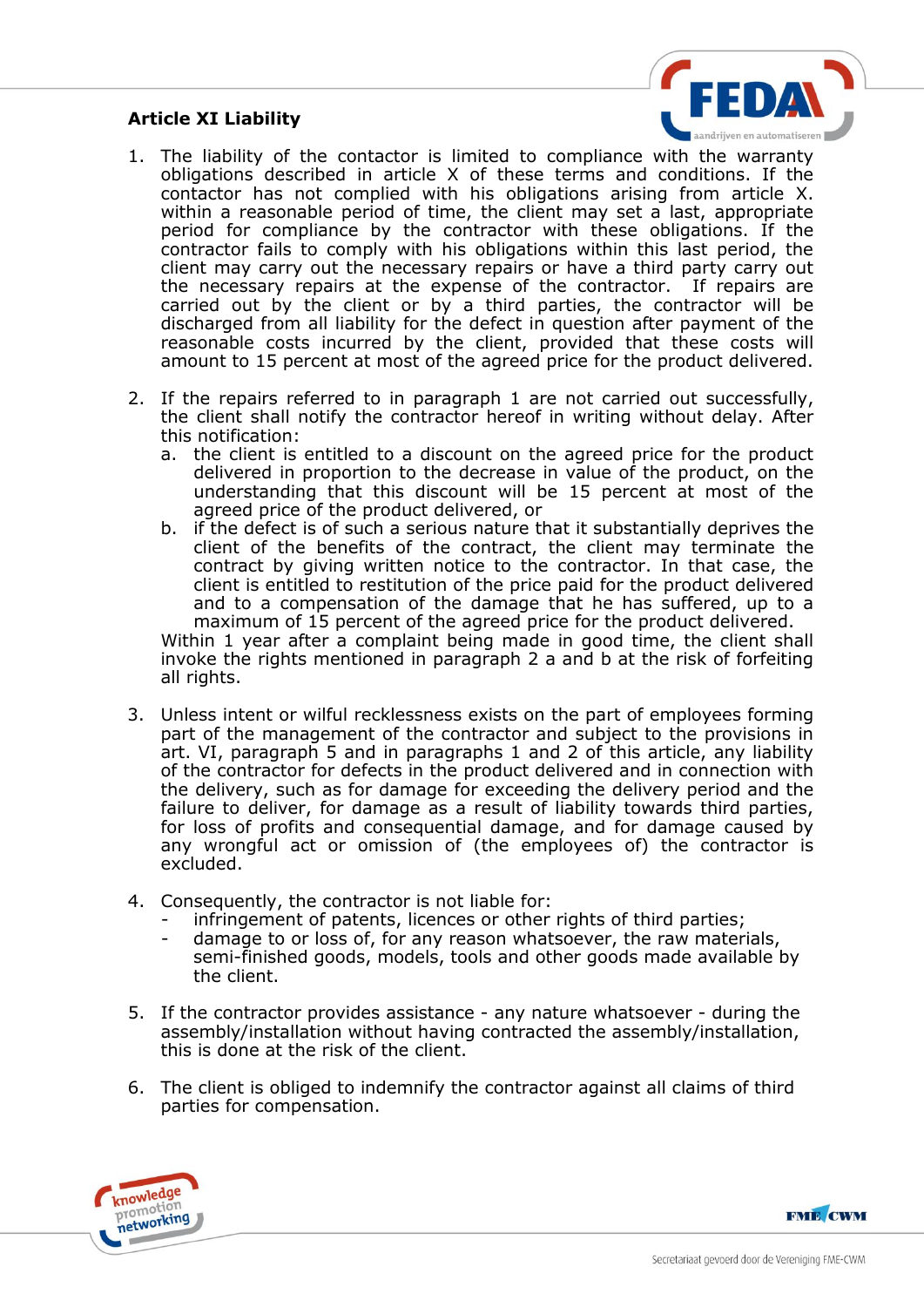## **Art. XII Force majeure**



In these General Terms and Conditions of Delivery, force majeure means any circumstance beyond the control of the contractor - even if such circumstance was already foreseeable on conclusion of the contract -, that permanently or temporarily prevents performance of the contract as well as, in as far as not included in these circumstances, war, threat of war, terrorism, civil war, riots, strikes, lock-outs, troubles with transport, fire and any other serious breakdowns in the company of the contractor or that of his suppliers.

## **Art. XIII Suspension and termination**

- 1. If the contractor is unable to perform the contract as a result of force majeure, he is entitled, without any court intervention, to suspend the contract for six months at most or to terminate the contract wholly or in part, without being obliged to pay any compensation. During the suspension, the contractor is authorized and at the end of it is obliged to opt for execution, if possible, or termination of the contract or a part thereof.
- 2. Both in the event of suspension and in the event of termination pursuant to paragraph 1, the contractor is entitled to demand immediate payment of the raw materials, materials, parts and other goods purchased, reserved, processed and manufactured by him, at the value that must be assigned to them in all reasonableness. In the event of termination pursuant to paragraph 1, after payment of the amount due pursuant to the preceding sentence, the client is obliged to take possession of the goods included in that amount, in default whereof the contractor is authorized to have these goods stored at the expense and risk of the client or to destroy them at the expense or risk of the latter.
- 3. If there are good grounds for fearing that the client is not or will not be able or willing to comply with his contractual obligations towards the contractor, as well as in the case of bankruptcy, suspension on payments, closing down, liquidation or transfer of the business of the client or a part thereof, the contractor is entitled to require appropriate security with regard to the contractual obligations of the client (whether due or not) and to suspend performance of the contract pending such security. In the event of failure to provide security within a reasonable period of time established by the contractor, the contractor is entitled to terminate the contract wholly or in part. The contractor has these rights in addition to his other rights pursuant to the law, the contract and these terms and conditions.
- 4. If the client does not comply with any obligation arising from the contract or any contract related thereto between the client and the contractor, or fails to do so in a prompt or proper manner, the contractor is also entitled to suspend performance of the contract and/or to terminate the contract.
- 5. In the event of suspension pursuant to paragraphs 3 or 4, the contractor is entitled to have the raw materials, materials, parts and other goods purchased, reserved, processed and manufactured by him stored at the expense and risk of the client. In the event of termination pursuant to paragraphs 3 or 4, the preceding sentence applies by analogy, on the understanding that instead of having them stored, the contractor may also choose to sell or destroy them at the expense of the client. In the event of